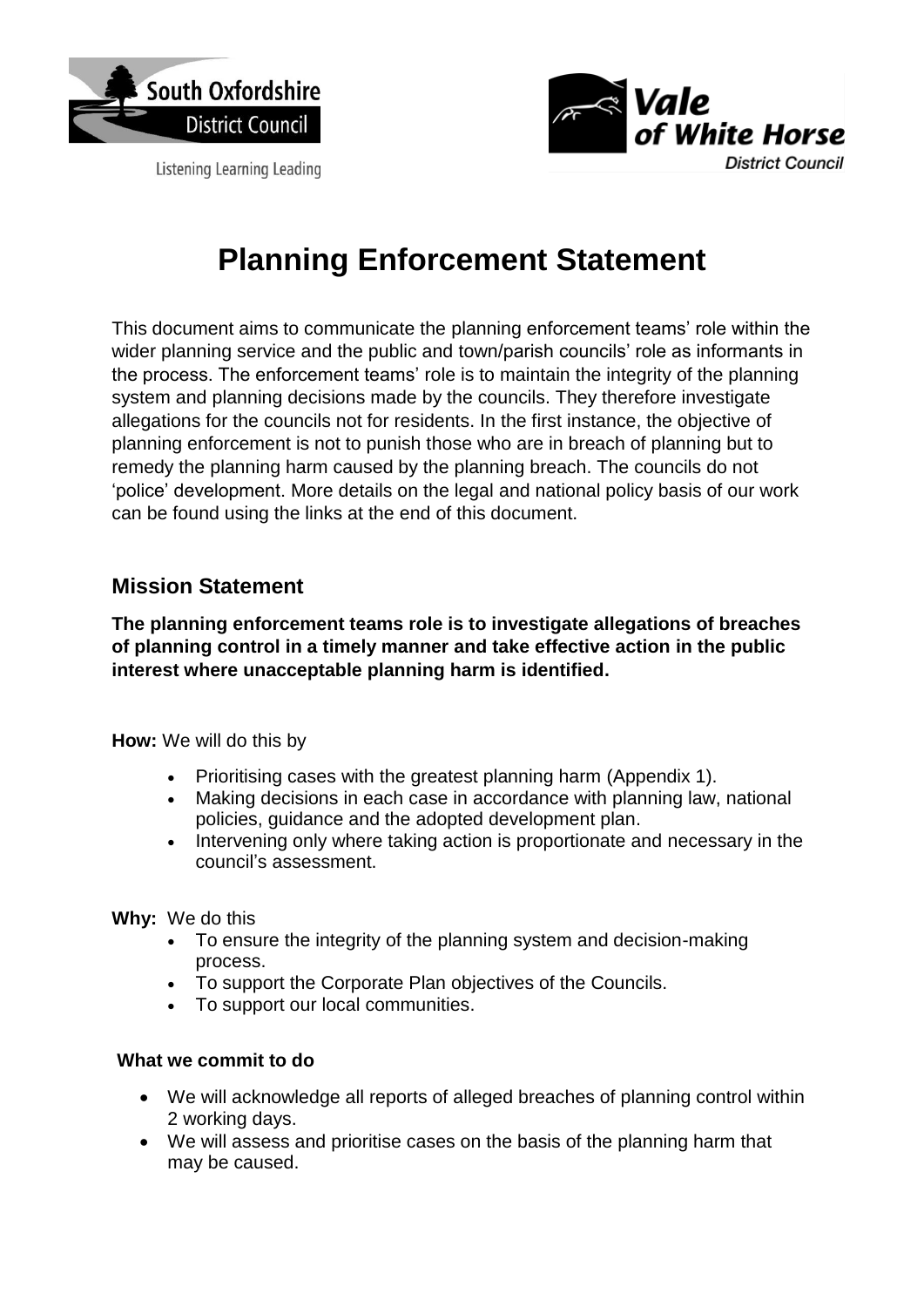- We aim to complete our investigations and make a decision on what action to take within 6 weeks of a case being allocated to an officer in 80% of our cases.
- Formal enforcement action is taken at the discretion of the council.
- We are not investigating for you and we do not investigate on behalf of third parties. All investigations are undertaken on behalf of the council.
- We will not provide you with updates on cases in order to comply with the Data Protection Act 2018 and UK General Data Protection Regulations.
- We will provide you with a written confirmation of the outcome of the case once it has been completed.

#### **What we cannot/will not do**

- We will not accept anonymous information. If you wish to remain anonymous, you can submit your information via your ward councillor or parish council representatives.
- We will not become involved in neighbour disputes.
- We cannot take formal action against building work that had been completed for more than 4 years, unless it's a listed building.
- We cannot take formal action against a material change of use of land that has been continuous for more than 10 years.
- We cannot take formal action against a breach of a condition of a planning approval that has been breached for more than 10 years.
- We cannot take formal action against a new dwelling built without planning permission after 10 years.
- We cannot consider the following as they are not planning issues;

| Obstruction of a highway or<br>$\bullet$<br>public right of way<br>Parking of commercial or other<br>vehicles on the highway in<br>residential areas or on grass<br>verges | These matters are either subject to<br>Oxfordshire County Council controls or if<br>there is a highway safety issue can be<br>reported to the police                             |
|----------------------------------------------------------------------------------------------------------------------------------------------------------------------------|----------------------------------------------------------------------------------------------------------------------------------------------------------------------------------|
| <b>Trespass on land</b>                                                                                                                                                    | These are private matters not dealt with<br>under planning legislation. Details of the<br>Party Wall Act 1996 can be found on line<br>at; https://www.gov.uk/party-wall-etc-act- |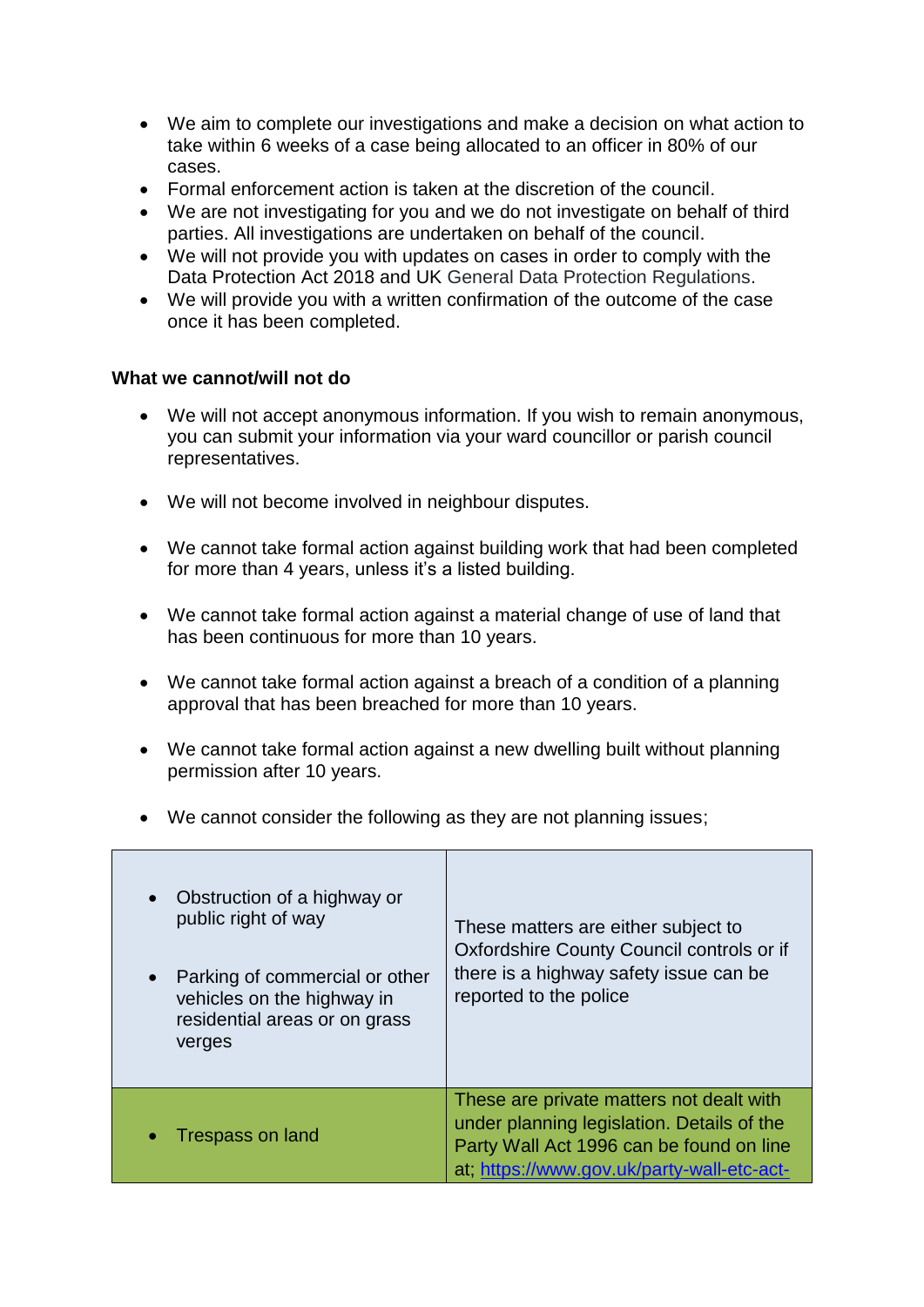| Deeds and covenant<br>restrictions<br><b>Boundary disputes</b>                                                                                 | 1996-guidance. Any advice on civil<br>matter should be sought from a solicitor,<br>or the Citizens Advice Bureau.                                                                                                                           |
|------------------------------------------------------------------------------------------------------------------------------------------------|---------------------------------------------------------------------------------------------------------------------------------------------------------------------------------------------------------------------------------------------|
| Clearing land of hedges,<br>bushes or undergrowth                                                                                              | Unless subject to Ancient Hedgerows<br>Regulations 1997. Details can be found at<br>https://www.gov.uk/countryside-<br>hedgerows-regulation-and-management                                                                                  |
| Internal works to a non-listed<br>building                                                                                                     | Structural works may be subject to<br>building control regulations. The councils'<br>building control team can be contacted at:<br>http://www.southoxon.gov.uk/services-<br>and-advice/planning-and-<br>building/building-control           |
| Parking a caravan within the<br>curtilage of a residential<br>building provided its use is<br>incidental or ancillary to the<br>main dwelling. | In most cases caravans are not classed<br>as buildings and therefore it is their use<br>that is subject to planning controls.<br>However, if you are in any doubt contact<br>the planning department for advice                             |
| Insertion of additional windows<br>in residential dwellings.                                                                                   | Once a building has been occupied<br>windows may be inserted into existing<br>walls provided there is not a planning<br>condition to prevent the insertion of<br>additional windows or a restriction set by<br>permitted development rights |
| Health and safety issues<br>including noise and activity on<br>building sites                                                                  | These matters are ordinarily the<br>responsibility of the Health and Safety<br>Executive. They can be contacted at:<br>http://www.hse.gov.uk/contact/contact.htm                                                                            |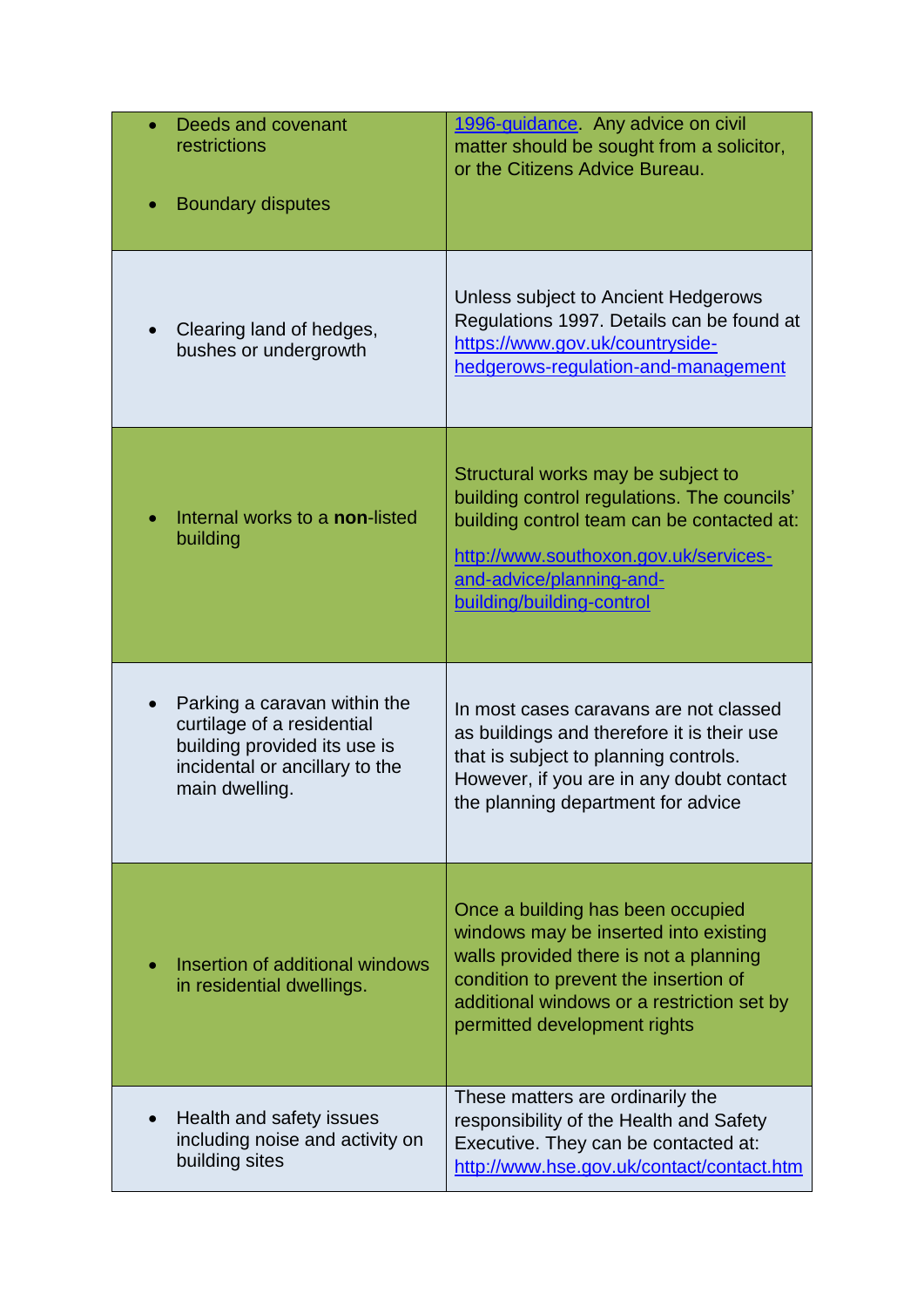## **Reporting an alleged breach of planning control**

## **Privacy Statement**

The information provided by you is collected for the purposes of investigating an alleged breach of planning control. We need to collect this information in order to maintain accurate records and so that we can liaise with you during the investigation and inform you of its outcome. Sharing your information with us constitutes explicit consent from you for us to process your data for this purpose.

We will keep your personal data secure within our organisation but we may also disclose information in certain circumstances outside the organisation. We will only do this if the law permits us to do so and in accordance with our contracts with these organisations. This includes requirements to keep your data secure.

Please see further details about the councils' privacy policies using the links below;

#### **South Oxfordshire district Council**

[https://www.southoxon.gov.uk/south-oxfordshire-district-council/about-the](https://www.southoxon.gov.uk/south-oxfordshire-district-council/about-the-council/privacy/privacy-policy/)[council/privacy/privacy-policy/](https://www.southoxon.gov.uk/south-oxfordshire-district-council/about-the-council/privacy/privacy-policy/)

#### **Vale of the White Horse District Council**

[https://www.whitehorsedc.gov.uk/vale-of-white-horse-district-council/about-the](https://www.whitehorsedc.gov.uk/vale-of-white-horse-district-council/about-the-council/privacy/privacy-policy/)[council/privacy/privacy-policy/](https://www.whitehorsedc.gov.uk/vale-of-white-horse-district-council/about-the-council/privacy/privacy-policy/)

## **Important considerations before you make your allegation**

It is important that you read this section carefully prior to submitting the form;

- You can make a referral/report by using our online form.
- We ask that you use this form as it ensures that we have the minimum information required to decide on whether to pursue the case.
- Before reporting a suspected breach of planning, please check the Planning Permission Register (see links below) to see if planning permission has been granted for the development.

South Oxfordshire District Council

[https://www.southoxon.gov.uk/south-oxfordshire-district-council/planning-and](https://www.southoxon.gov.uk/south-oxfordshire-district-council/planning-and-%20%20%20development/comment-on-planning-applications/find-and-comment-on-a-planning-application/)[development/comment-on-planning-applications/find-and-comment-on-a-planning](https://www.southoxon.gov.uk/south-oxfordshire-district-council/planning-and-%20%20%20development/comment-on-planning-applications/find-and-comment-on-a-planning-application/)[application/](https://www.southoxon.gov.uk/south-oxfordshire-district-council/planning-and-%20%20%20development/comment-on-planning-applications/find-and-comment-on-a-planning-application/)

Vale of the White Horse District Council

[https://www.whitehorsedc.gov.uk/vale-of-white-horse-district-council/planning-and](https://www.whitehorsedc.gov.uk/vale-of-white-horse-district-council/planning-and-development/comment-on-planning-applications/find-an-application-and-comment/)[development/comment-on-planning-applications/find-an-application-and-comment/](https://www.whitehorsedc.gov.uk/vale-of-white-horse-district-council/planning-and-development/comment-on-planning-applications/find-an-application-and-comment/)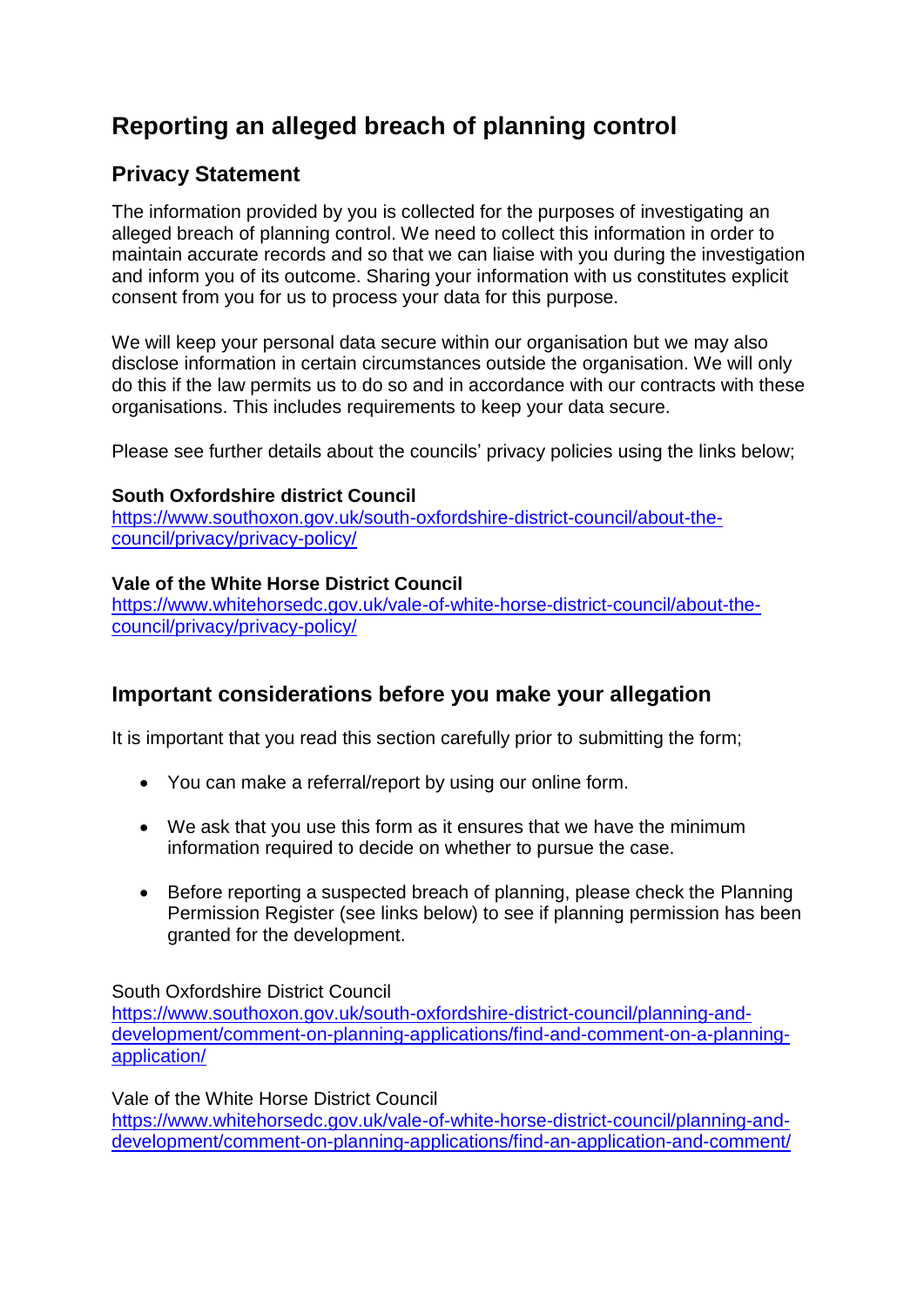- Please provide as much information about the location and nature of the alleged breach.
- Please read our privacy statement above which explains how we will process and protect your personal data.
- Please be aware your role is as an informant we are not investigating the issue you have raised for you. As stated elsewhere in the statement our role is to investigate matters on behalf of the councils.

### **What happens once we have received your form**

- We will acknowledge receipt of the form within 2 working days.
- We may need to contact you to discuss the case further, so it is important we have your contact details.
- We will investigate the information you provided. If we are satisfied that there is a breach of planning control, we will assess the allegation using our harm assessment form.
- If the score is above our threshold, we will allocate the case to an officer and the case will be processed in accordance with our site visit priorities.
- If the harm assessment is below our threshold, we will close the case as not expedient and inform you of this in writing.
- It can take many weeks to investigate and resolve a planning enforcement case. E.g, there is a statutory three week period if we serve a Planning Contravention Notice and there is an eight or thirteen week period for consideration should the developer decide to submit a planning application part way through the enforcement investigation.

Please see the flowchart (Appendix 2) at the end of this statement that shows the enforcement investigation process.

## **Site visit priorities following allocation to an officer**

**Priority 1 Site visit within 48 hours**  Permanent damage to the environment e.g. demolition or significant alteration to a listed building Unauthorised works to a protected tree (by Preservation Order or planning condition) or qualifying trees in a conservation area.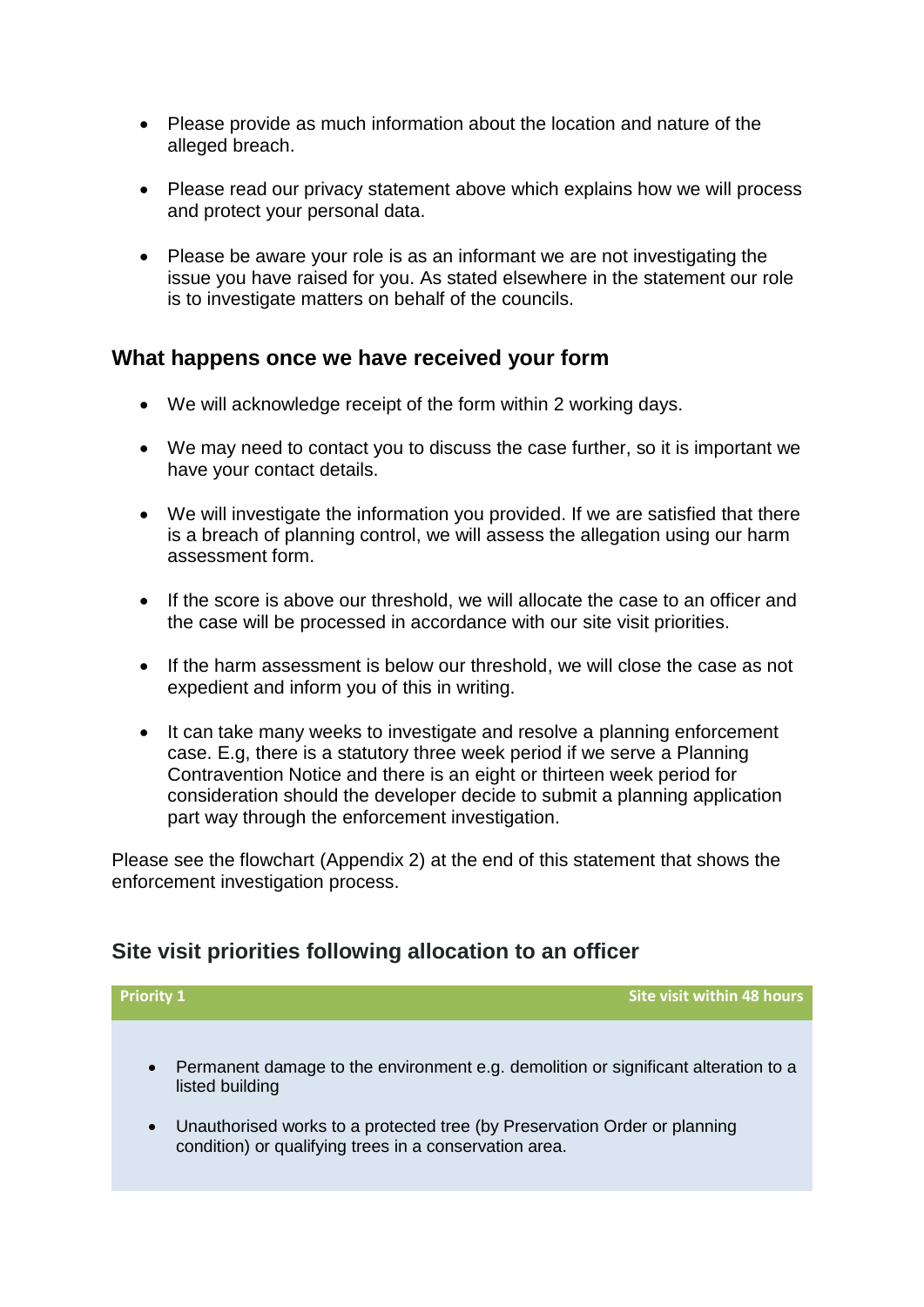

## **We do not provide updates**

Under the Data Protection Act 2018 and UK General Data Protection Regulations, the council has a duty to protect personal data, including that of both:

- the person who is the subject of the investigation and
- the person reporting the issue/s.

Enforcement information is also likely to be exempt from release under Freedom of Information Act 2000/Environmental Information Regulations 2004 whilst live investigations are ongoing. We need to maintain confidentiality whilst investigating cases and divulging information in relation to active investigations could prejudice the ongoing proceedings.

We therefore do not provide you with updates or information during the course of our investigation. You will receive details of the outcome of the investigation once it has been completed.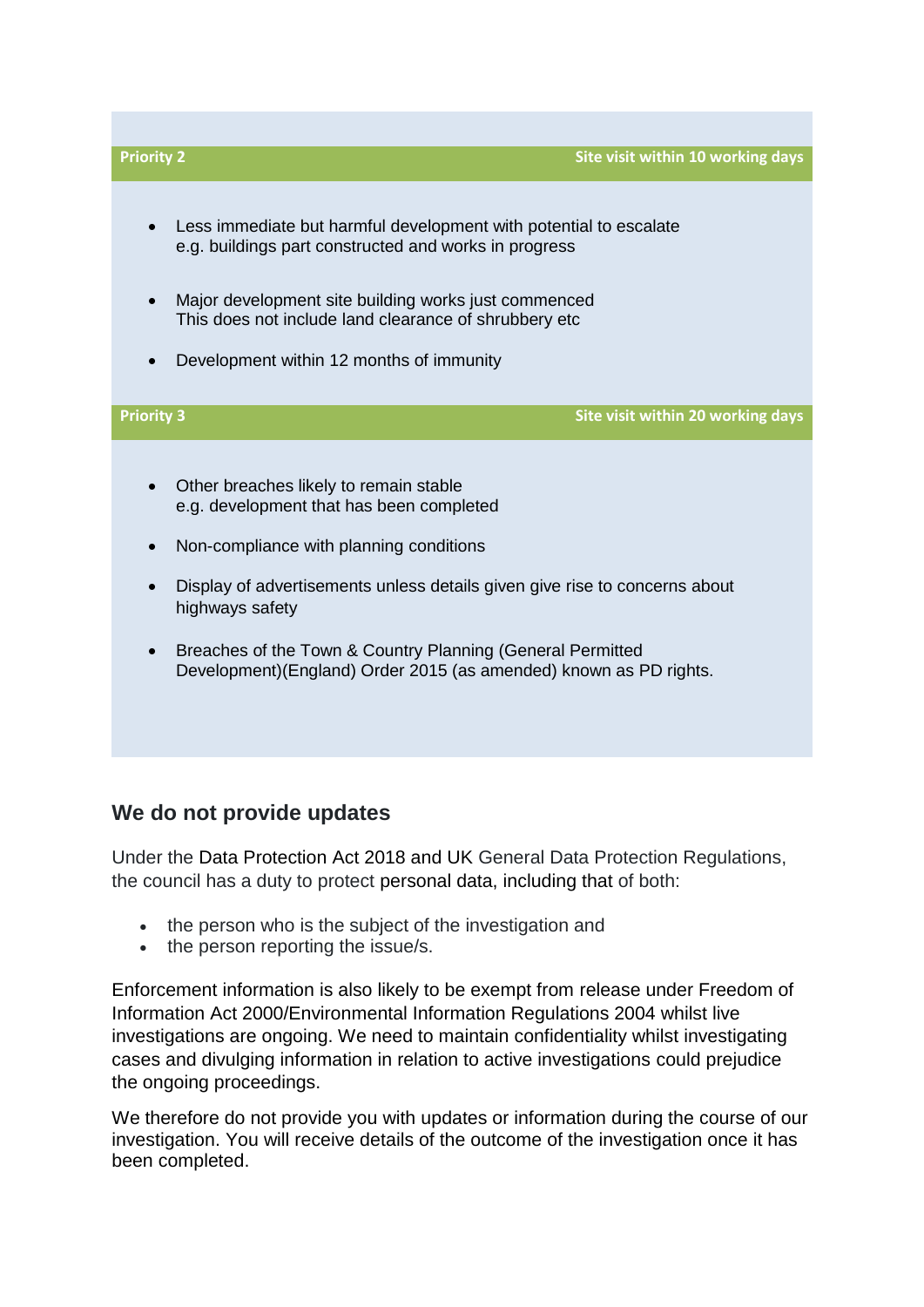## **Enforcement Register**

We are legally required to maintain an Enforcement Register. This register contains details of formal notices served including the address, the breach identified, the date for compliance and when the notice was complied with. Notices will only be removed from the register if they are formally quashed or withdrawn by the council. All notices remain part of the planning history. Please follow the links below to view the registers.

#### **South Oxfordshire District Council**

*[https://data.southoxon.gov.uk/ccm/support/Main.jsp?MODULE=EnforcementNoticeC](https://data.southoxon.gov.uk/ccm/support/Main.jsp?MODULE=EnforcementNoticeCriteria&TYPE=EnforcementNotice) [riteria&TYPE=EnforcementNotice](https://data.southoxon.gov.uk/ccm/support/Main.jsp?MODULE=EnforcementNoticeCriteria&TYPE=EnforcementNotice)*

**Vale of the White Horse District Council** *[https://data.whitehorsedc.gov.uk/java/support/Main.jsp?MODULE=EnforcementNotic](https://data.whitehorsedc.gov.uk/java/support/Main.jsp?MODULE=EnforcementNoticeCriteria&TYPE=EnforcementNotice) [eCriteria&TYPE=EnforcementNotice](https://data.whitehorsedc.gov.uk/java/support/Main.jsp?MODULE=EnforcementNoticeCriteria&TYPE=EnforcementNotice)*

## **Possible outcomes of our investigations**

#### **Caselaw and Government quotes**

#### *'The planning enforcement procedure is intended to be remedial rather than punitive'*

Lord Justice Carnwarth Tapecrown Ltd v Secretary of State for Communities and Local Government [2006] EWCA Civ 1744

**'***There are a range of ways of tackling alleged breaches of planning control, and local planning authorities should act in a proportionate way.'*

*'Addressing breaches of planning control without formal enforcement action can often be the quickest and most cost effective way of achieving a satisfactory and lasting remedy.'*

Government National Practice Guidance. Enforcement and post-permission matters paragraphs: 003 & 011 updated 22 July 2019

#### **No breach**

If we establish that no breach of planning control has occurred, we will take no further action.

#### **Voluntary compliance**

This could include the relevant party agreeing to cease an unauthorised use, remove an unauthorised development or submitting a retrospective application.

#### **Not expedient**

Where a technical breach of planning control has occurred, but it is not proportionate to take enforcement action due to the low level of planning harm, or where officers are satisfied that planning permission would be granted without the imposition of conditions.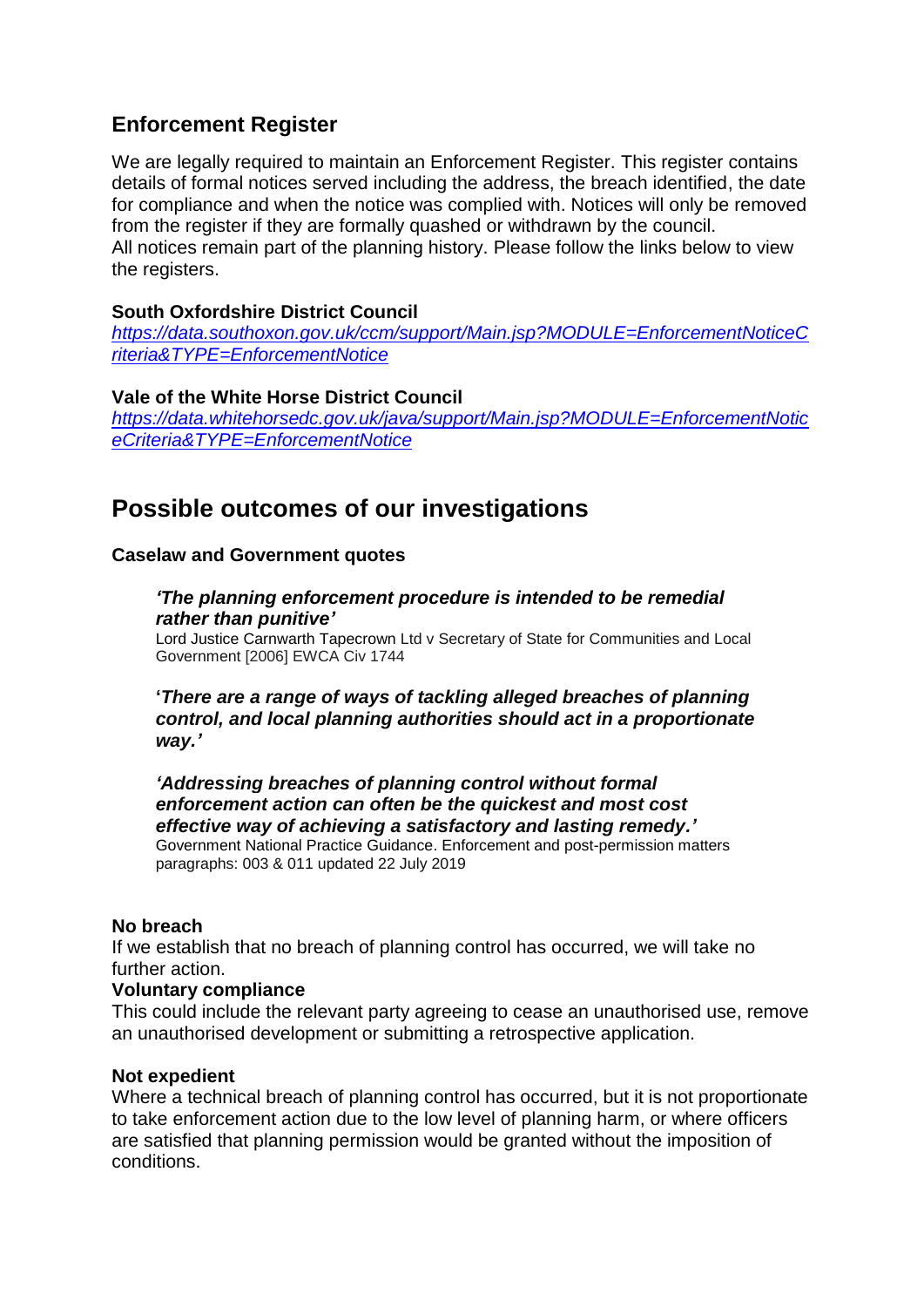#### **Lawful due to the passage of time**

Where a breach of planning control is established, but the activity has been going on, or the structure has been substantially complete for so long, the development is immune from enforcement action and has become lawful.

#### **Service of an Enforcement Notice**

An Enforcement Notice will clearly state:

- The matters that constitute a breach of planning control.
- The steps required to remedy the breach of Planning control.
- The date by which the steps to remedy the breach must be completed.
- There is a right of appeal to this type of notice for the person/s served.

#### **Service of a Breach of Condition Notice**

This will require compliance with a condition that has been imposed on a planning permission. There is no right of appeal to this type of notice.

#### **Service of a Stop or Temporary Stop Notice**

These are used to stop an unacceptable activity on land. A Stop Notice may only be served in conjunction with an Enforcement Notice referred to above. A Temporary Stop Notice only lasts for 28 days.

#### **Service of a Section 215 Notice (Untidy land)**

These notices are used to require the proper maintenance of land and buildings. They will set out what the issue is, what person responsible is required to do and the timeframe to achieve compliance. The appeal to this notice is heard in the Magistrates Court.

## **What to do if we contact you about your development**

If it is possible to investigate the concerns raised without disturbing you and establish that there is no breach of planning control, we will not contact you.

If we do contact you about your development, please work with us to resolve the matter as quickly and effectively as possible.

Our initial contact may be in person by an unannounced site visit, or it may be via telephone or letter.

#### **We do not conduct investigations for third parties**.

#### **Powers of Entry**

We have legal powers to enter land and/or premises to undertake our official duties, and the wilful obstruction of an officer exercising a right of entry is a criminal offence. On entry we always identify ourselves and are able to show written authority if required. We must give you 24 hours' notice before we can access a building used as a dwelling house.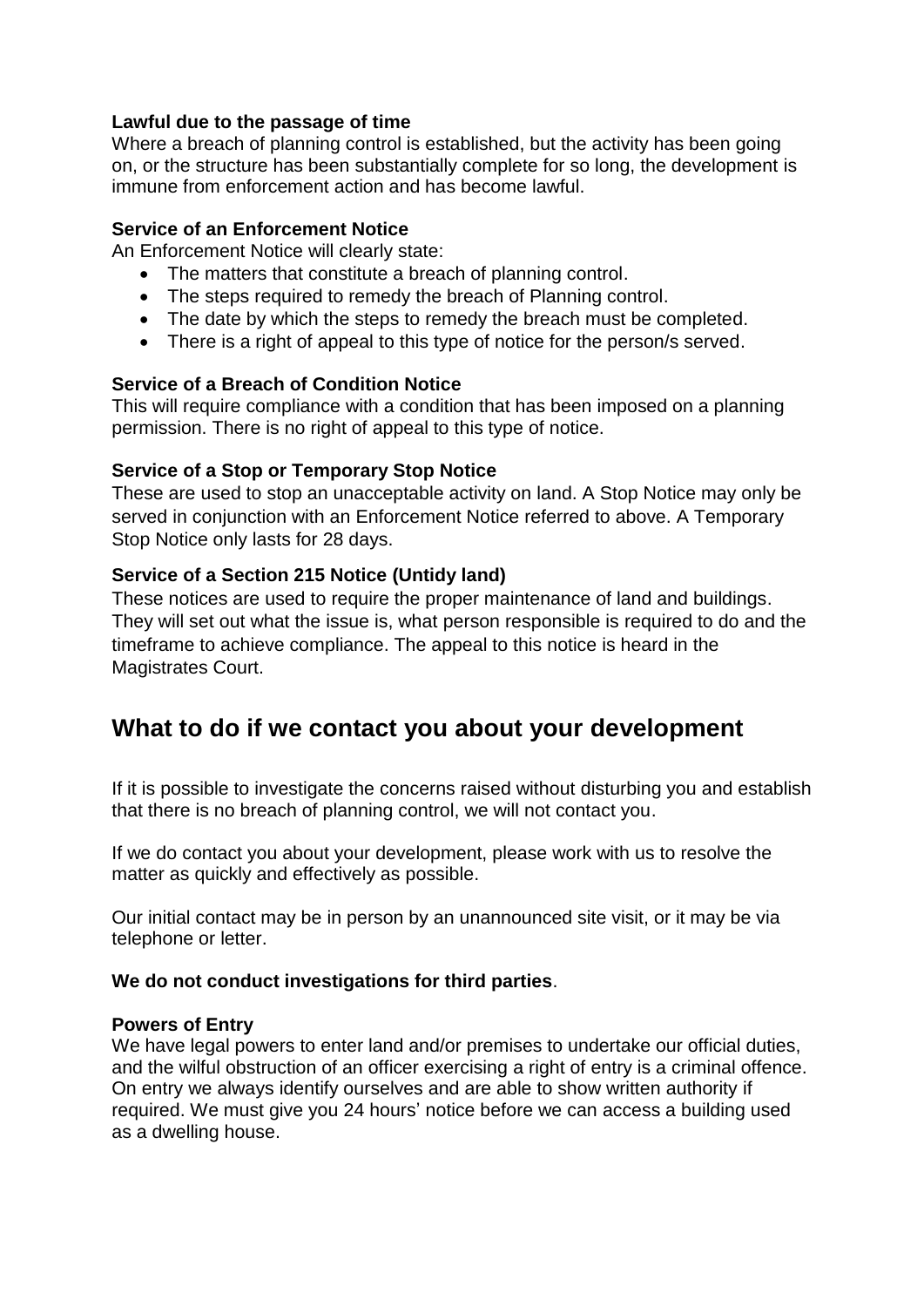- We will work with you to understand the nature of the development you have undertaken.
- We may need to inspect, measure and photograph the site.
- We will consider the development on its merits against planning law and local and national planning policies and guidance.
- If the Council considers that your development involves a breach planning control that would not be granted planning permission and causes planning harm, it can take formal action against you.
- We will always give you information on what your options are to resolve any breaches identified.
- We will ordinarily give you the opportunity to remedy any breach before formal action is taken.

#### **Planning Contravention Notice (PCN)**

As part of our investigation, we may serve you and any other parties with an interest in the land with a PCN. This notice allows the planning authority to formally require the recipient to answer questions and provide information we need for enforcement purposes eg: about any operations being carried out, any use of, or any activities being carried out on the land. It also gives you the opportunity to formally respond constructively to the local planning authority by providing any additional information you think it relevant to your situation and how any suspected breach of planning control may be satisfactorily remedied.

#### **Planning Enforcement Order (PEO)**

Where there has been deliberate concealment of a breach of planning control, we may apply to the Magistrates Court for a PEO. Where a PEO is granted we have one year and 22 days to serve an enforcement notice irrespective of how long ago the breach first occurred. The 4 year and 10 year periods for immunity do not apply.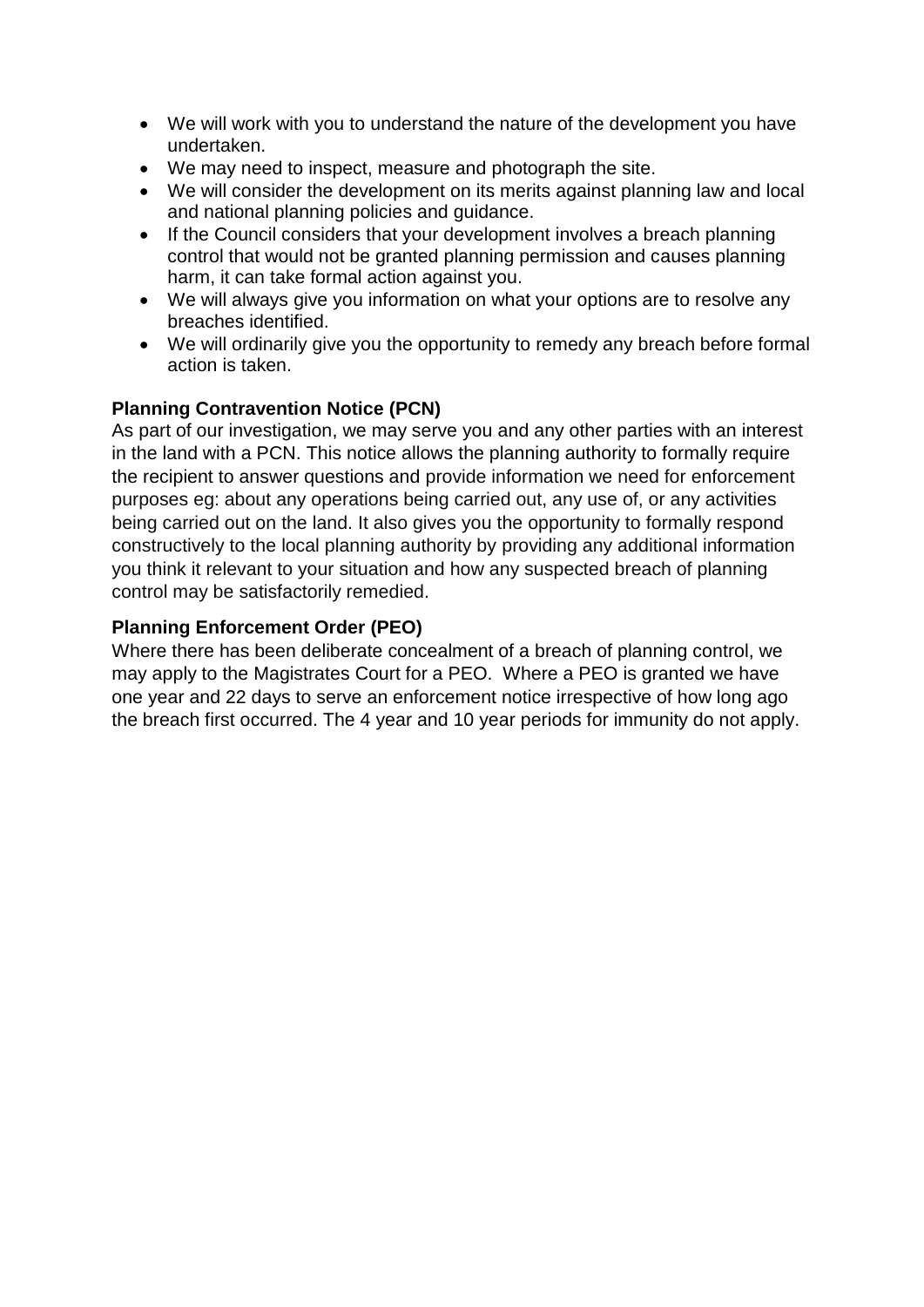## **Harm Assessment – Triage Scheme**

## **Procedure for initial processing reported breaches of planning control.**

#### **Purpose**

This document sets out the council's harm assessment procedure in relation to the handling of identified breaches of planning control. It assesses the "planning harm" the breach is perceived to cause and provides a process for the efficient closure of cases.

#### **Background**

In the past when the council considered an alleged breach of planning control the case was not closed until the site had been visited and the breach of planning control remedied. This resulted in the enforcement team continuing to use resources to pursue minor breaches of planning control that were not causing harm to public amenity and/or interest.

#### **The Scheme**

The assessment is applied to all allegations made to the council identified by officers as being in breach of planning control. The scheme allows the team to assess the information and grade the "harm" of that breach against a series of scored planning criteria.

The agreed level of harm triggering a site visit and further investigation (the score) is 5 and above. Where the cumulative score is 4 and under, it is not considered to be expedient to pursue the breach as the impact on public amenity and/or interest will be/is considered negligible.

Cases that don't meet the threshold will be closed and advisory correspondence will be sent to the informant that no action will be taken.

Breaches of planning control that attract a score of 5 or more will be visited and further investigated by officers.

#### **Operational Aspects**

The harm assessment form will be completed as part of the triage process within 5 working days of a report being received. If no further action is to be taken, then the informant will be contacted in writing and informed of the outcome of our assessment. If the threshold is exceeded, then the case will be prioritised for a site visit in accordance with the priorities set out in the Enforcement Statement and allocated to an enforcement officer for further investigation.

#### **Conclusion**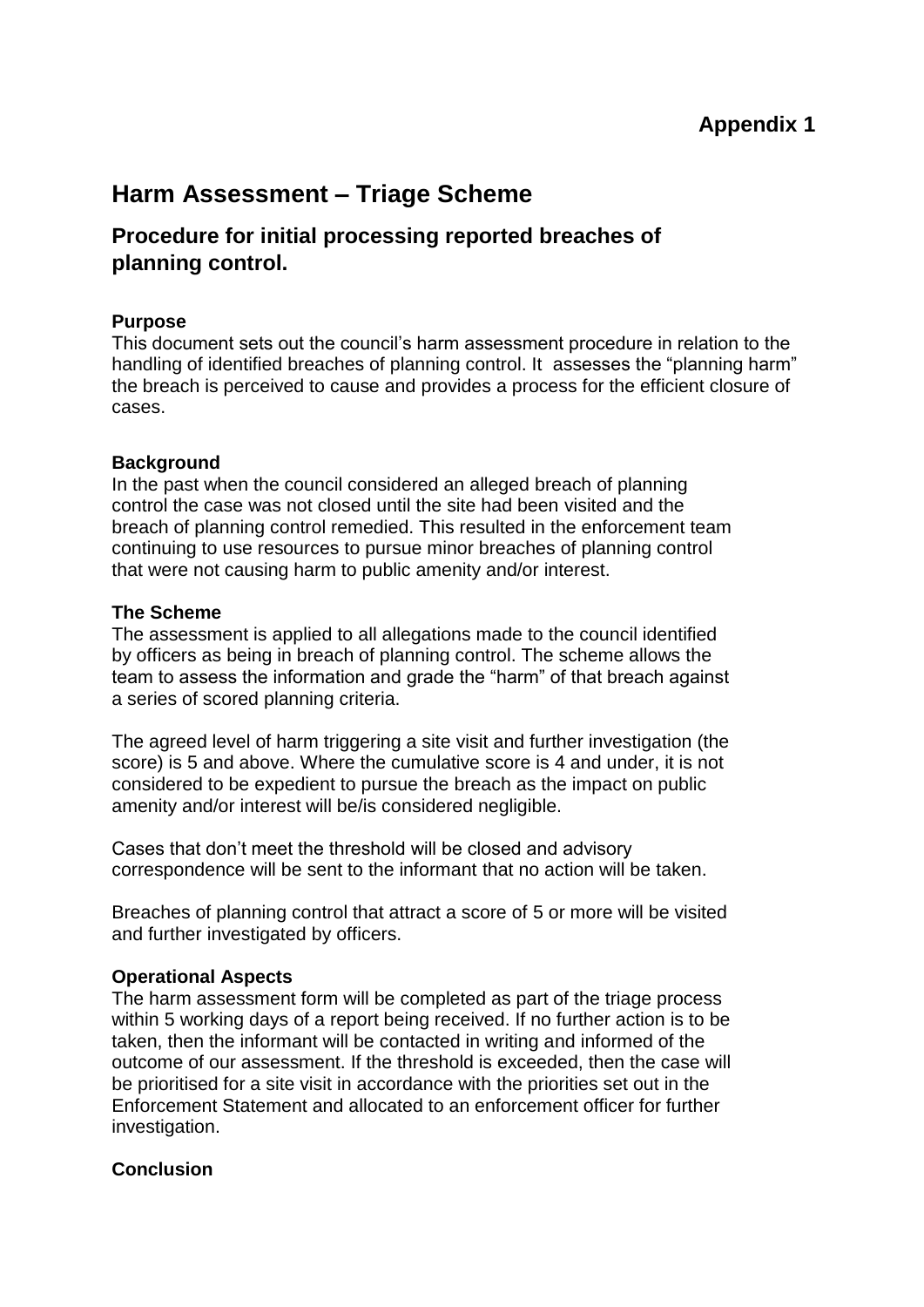The harm assessment approach provides:

- A quantitive and qualitative assessment of harm to public amenity/interest.
- A procedure that is open and transparent.
- A quick and effective processing of incidents.
- A flexible system to make efficient use of resources.
- Equality of treatment of dealing with incidents.

The criteria and scoring are considered an effective way to identify minor/trivial breaches of planning control, as well as providing an opportunity for it to be used in prioritising of other breaches of planning control to be progressed by the enforcement team.

The details of the scheme will be reviewed on an annual basis.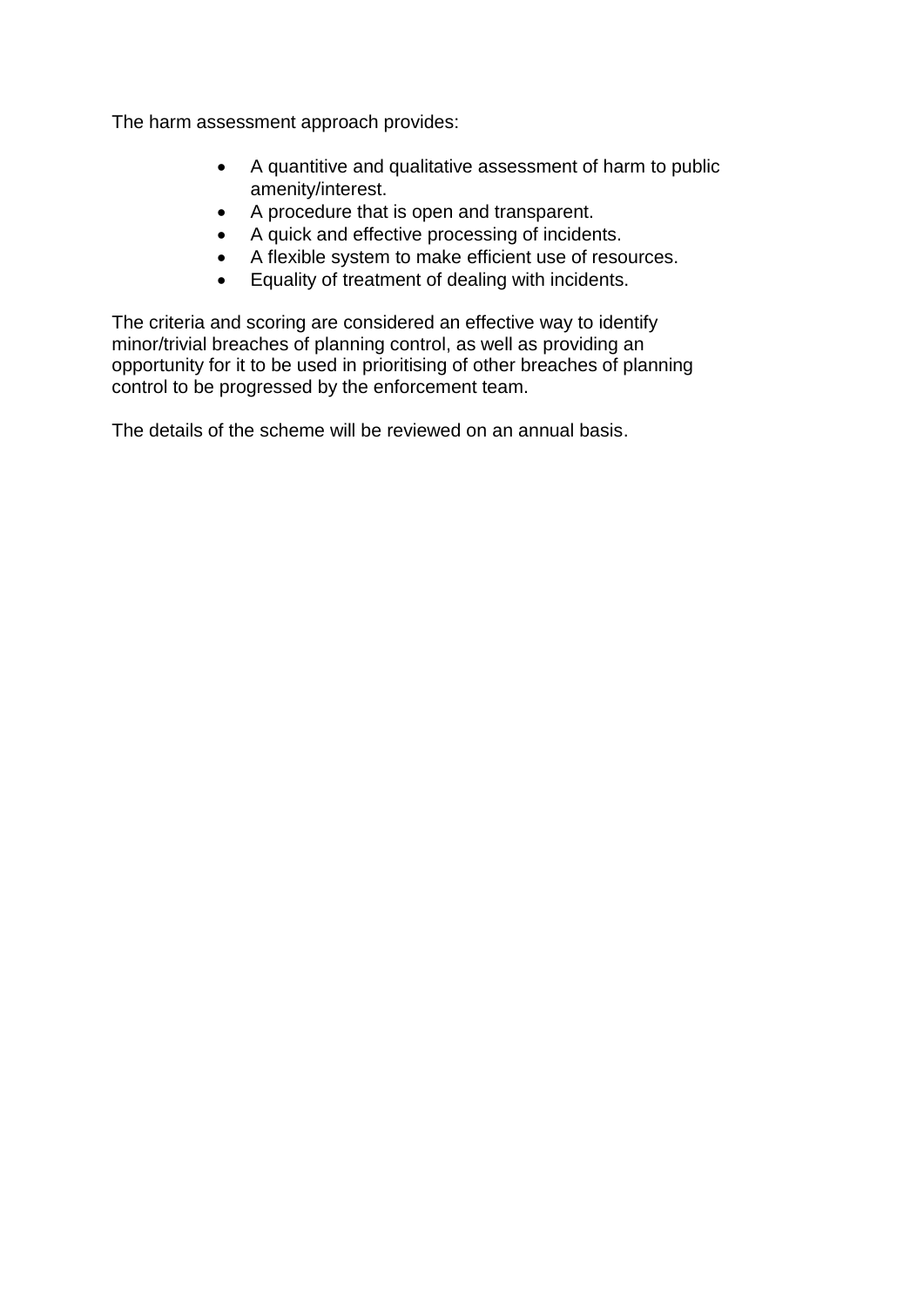#### **TRIAGE HARM ASSESSMENT FORM**

Each new allegation identified as a breach of planning control will be allocated scores as set out below to assess its harm. The total will provide its harm score. Cases below the threshold score of 5 will not be visited and a decision made based in a desk assessment only.

| <b>Points Allocation</b> |                                                |                              | <b>Score</b> |
|--------------------------|------------------------------------------------|------------------------------|--------------|
| 1                        | Is the breach:                                 | a breach of<br>condition (3) |              |
|                          |                                                | Worsening/<br>ongoing (2)    |              |
|                          |                                                | Stable (0)                   |              |
|                          |                                                | Score each issue             |              |
| $\overline{2}$           | Highway safety issue:                          | Yes $(2)$                    |              |
|                          |                                                | No(0)                        |              |
| 3                        | Other safety issues:                           | Yes $(2)$                    |              |
|                          |                                                | No(0)                        |              |
| 4                        | Causing/potential to cause a                   | Yes $(1)$                    |              |
|                          | statutory or serious<br>environmental nuisance | No(0)                        |              |
| 5                        | Age of breach:                                 | Within 12 months             |              |
|                          |                                                | of immunity (2)              |              |
|                          |                                                |                              |              |
|                          |                                                | Over 12 months               |              |
|                          |                                                | to immunity (0)              |              |
| 6                        | Is there planning harm:                        | Widespread                   |              |
|                          |                                                | (2)                          |              |
|                          |                                                | Local $(1)$                  |              |
|                          |                                                | None $(0)$                   |              |
| $\overline{7}$           | Irreversible harm:                             | Yes $(2)$                    |              |
|                          | <b>Biodiversity</b><br>Protected species       | No(0)                        |              |
|                          | <b>Trees</b>                                   |                              |              |
|                          | Conservation area                              | (2 points per                |              |
|                          | <b>Listed Building</b>                         | issue)                       |              |
| 8                        | <b>Flood Risk</b>                              | Zone $3(2)$                  |              |
|                          |                                                | Zone 1-2 (1)                 |              |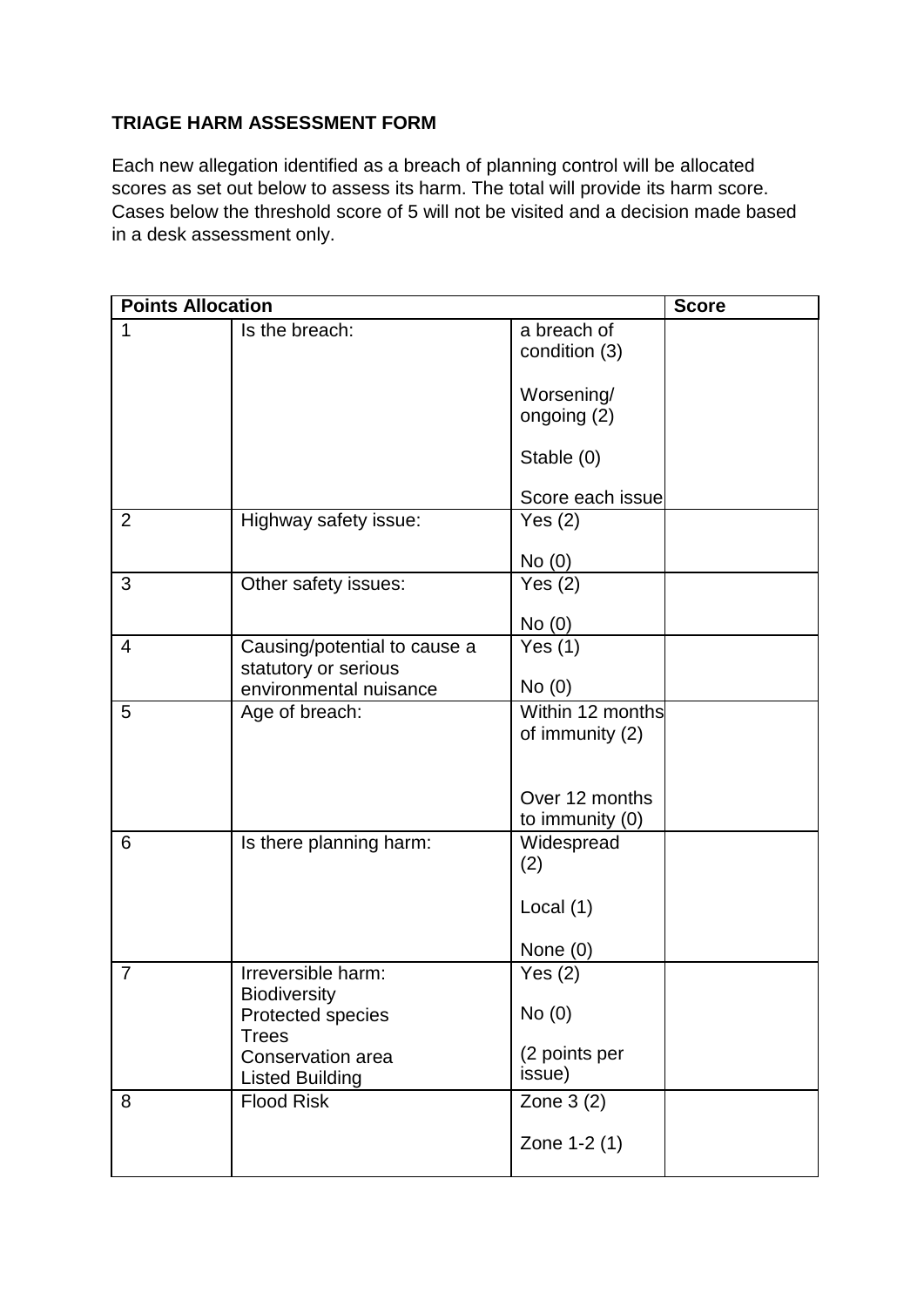|    |                                                   | NFR(0)       |
|----|---------------------------------------------------|--------------|
| 9  | Listed building<br>(or affecting the character or | Yes $(3)$    |
|    | setting of a listed building)                     | No(0)        |
| 10 | Particularly sensitive site e.g.                  | Yes $(1)$    |
|    | Conservation area,<br>SSSI,                       | No(0)        |
|    | AONB,                                             |              |
|    | Greenbelt                                         |              |
|    | Scheduled monument                                |              |
|    | Listed Garden,                                    | (1 point per |
|    | Archaeological importance                         | designation) |
| 11 | Cumulative Impact?                                | Yes $(1)$    |
|    |                                                   | No(0)        |
|    | <b>TOTAL POINTS (HARM SCORE)</b>                  |              |